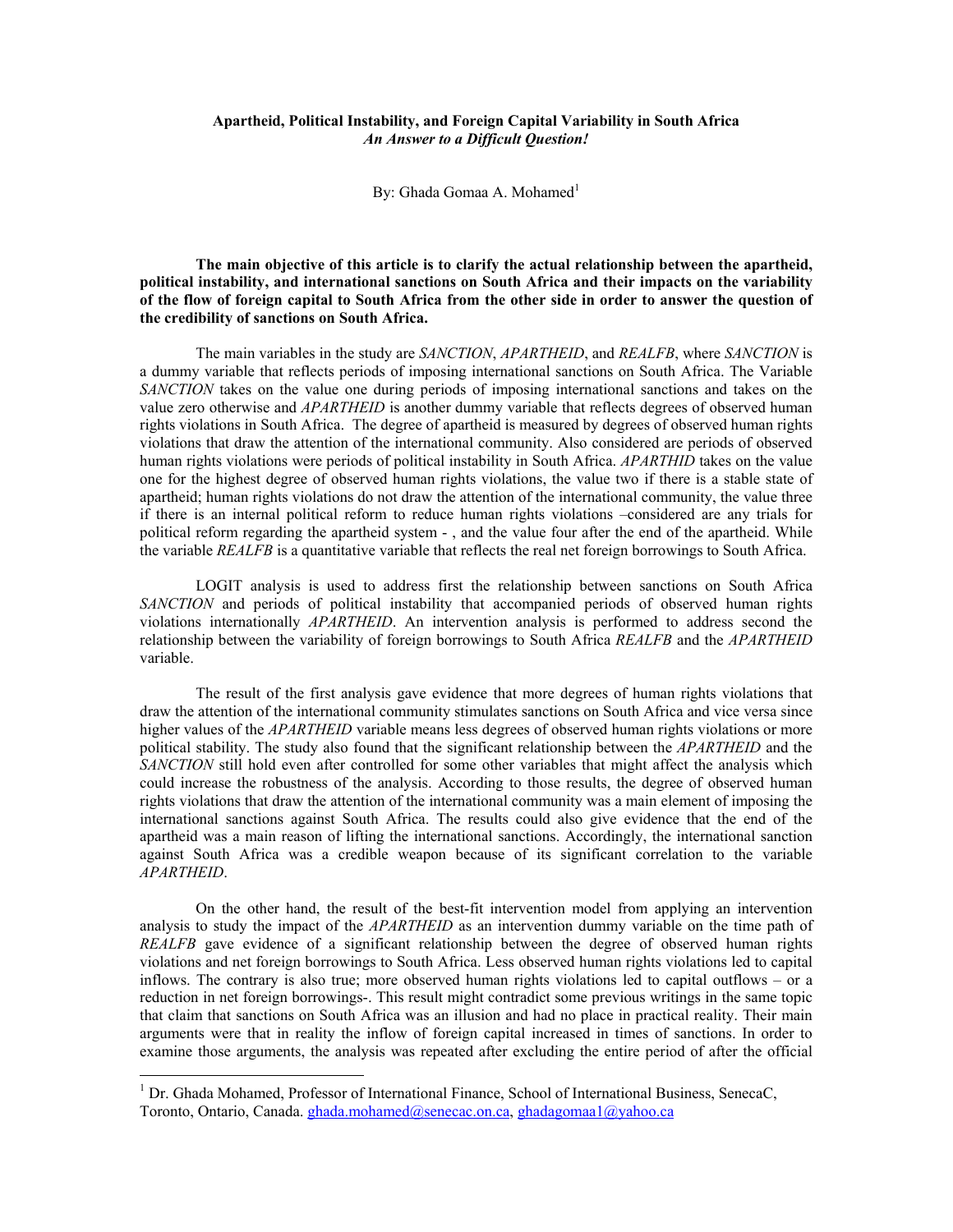termination of the apartheid system and after the lift of the international sanctions. The relationship between high degrees of human rights violations and real net foreign borrowings to South Africa is positive at probability 9%. The plausible interpretation of this result is that net foreign borrowings increased in times of high degrees of human rights violations which might confirm the arguments of those studies. However, after including the period of after the official termination of the apartheid system and the sanctions, the relationship between the *ARAPRTHEID* variable and the *REALFB* variable was turned to be significantly negative at probability 0% which means that net foreign borrowings increased in times of stability because higher degrees of the variable *APARTHEID* means more stability and less degrees of human rights violations. Thus, adding a longer data span that includes the post apartheid system period and the post international sanctions periods could clarify the actual relationship between degrees of human rights violations and sanctions from one side and periods of political unrest and net foreign borrowings from the other side and therefore could confirm the reliability of international sanctions as a credible weapon in eliminating the apartheid system in South Africa.

The study adds to many previous studies by expanding data span that could clarify the actual relationship between the variability of observed human rights violations, periods of political unrest, and the variability of foreign capital flows to South Africa. In fact, eliminating the apartheid system in South Africa increased the political stability and made the business environment in South Africa more foreseen and hence more attractive to foreign investors. The question then should not be only about the relationship between the flow of foreign capital and degrees of observed human rights violations and periods of political unrest yet it should be what would happen if there were no political violations led to multilateral sanctions. Adding the period after eliminating the apartheid system gave the right answer and clarified the relationship between international sanctions and foreign capital flows because the significant increase of foreign capital inflows after the end of the apartheid system and after the lift of sanctions proved the lost opportunities of having more capital inflows if there were neither apartheid nor sanctions in and on South Africa.

## **Appendix:**

| Number of observations: 177 (1960, 1 – 2004, 1) |                                          |                                          |                                          |  |  |  |  |
|-------------------------------------------------|------------------------------------------|------------------------------------------|------------------------------------------|--|--|--|--|
| The dependent variable                          | <b>SANCTION1</b>                         | SANCTION2                                | SANCTION3                                |  |  |  |  |
|                                                 |                                          |                                          |                                          |  |  |  |  |
| C <sub>0</sub>                                  | $-0.283190$<br>$(-0.392294)$<br>(0.6948) | 0.199119<br>(0.321393)<br>(0.7479)       | 1.244805<br>(1.813078)<br>(0.0698)       |  |  |  |  |
| <b>APARTHEID</b>                                | $-0.701304$<br>$(-2.124906)$<br>(0.0336) | $-0.707900$<br>$(-2.542827)$<br>(0.0110) | $-1.104747$<br>$(-3.399431)$<br>(0.0007) |  |  |  |  |
| McFadden R-squared                              | 0.041089                                 | 0.046670                                 | (0.094169)                               |  |  |  |  |
| Log Likelihood                                  | $-67.36178$                              | $-83.90626$                              | $-86.54003$                              |  |  |  |  |
| Probability (LR stat)                           | 0.016275                                 | 0.004154                                 | 2.22E-05                                 |  |  |  |  |
| Andrews statistic - Prob.<br>$Chi-Sq(10)$       | 0.0000                                   | 0.000                                    | 0.000                                    |  |  |  |  |

**Table 1: The results of the LOGIT analysis: The dependent variable is:** *SANCTION***.** 

Numbers between first parentheses are z-statistics. Numbers between second parentheses are *P*-Values.

**Notes on Table 1:**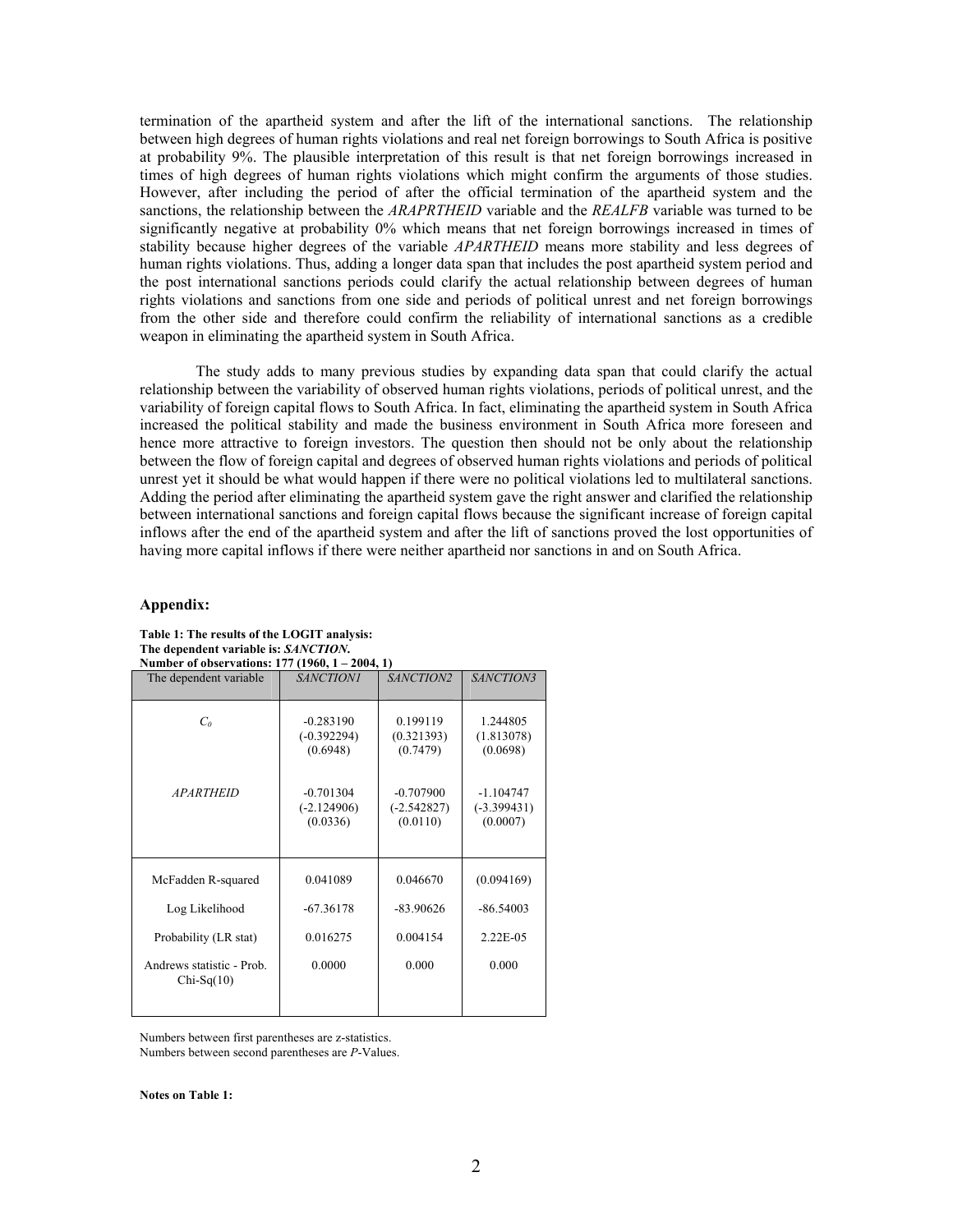The variable (*SANCTION*) takes on the value 1 during the period of imposing the embargo and takes on the value 0 otherwise. I considered 3 different measures of *SANCTION*:

*SANCTION1*: takes on the value 1 during the period of imposing the multilateral financial embargo from 1986 to 1991 and takes on the value 0 otherwise.

*SANCTION2*: takes on the value 1 during the periods of imposing any type of financial sanctions on South Africa and takes on the value 0 otherwise.

*SANCTION3*: takes on the value 1 during the periods of imposing any type of comprehensive sanctions on South Africa and takes 0 otherwise.

Incorporating these three different measures for *SANCTION* is to comprise data received from various sources. In both the second measure and the third measure of the sanction, the data set was extended with a longer sanction period in order to confirm the argument toward the relationship between sanctions periods and periods of political instability accompanied observed periods for human rights violations as measured in the text.

In order to control for the stability of the relationship between *APARTHEID* and *SANCTION*, regressed was performed onthe first model (the dependent variable is *SANCTION1*) by including two more variables that should have an impact on the dependent variable. These two variables are the internal circumvention, *REACTION* and the degree of the openness of the country which is represented by trade share in GDP, *TRADESHARE*, where *REACTION* is the internal economic circumvention to the international actions against the government of South Africa. *REACTION* is another dummy variable which takes on the following values: The value (1) if there is any trial for financial circumventions, the value (2) if there is any trial for other economic circumventions, and the value (3) if there is no internal economic circumvention.

*TRADESHARE* is a quantitative variable that measures the ratio of trade to the GDP of South Africa as a measure of the degree of the openness of South Africa.

All results are significant. However, those new two variables may raise the question of the causality because both variables *REACTION* and *TRADESHARE* themselves partly may be affected by *SANCTION*, rather than the other way round, which may artificially reduce the significance of *APARTHEID* as an explanatory factor. Yet, the result is still significant with these variables excluded. In both the second and the third models (the dependent variable is *SANCTION2* and *SANCTION3* consecutively), The only variable, *TRADESHARE, was added* to the regression. Adding the other dummy variable *REACTION* is not valid for technical reasons. Software used here is EVIEWS version 4.3

**Table 2: the results of the best-fit intervention model that has the lowest AIC and SC, with 165 observations (1961:1 2002:1)** 

| The dependent variable | REALFB,                                  |
|------------------------|------------------------------------------|
| $C_{\alpha}$           | $-1656.113$<br>$(-2.816464)$<br>(0.0049) |
| $REALFB$ $\rightarrow$ | 0.188730<br>(6.219174)<br>(0.000)        |
| APARTHEID,             | 930.1701<br>(5.493221)<br>(0.000)        |

Numbers between first parentheses are z-statistics. Numbers between second parentheses are *P*-Values.

#### **Notes on table 2:**

Source of raw data of *REALFB*: International financial statistics (2005), IMF's website.

Method of regression: ARCH method because of the presence of autoregressive conditional heteroskedasticity (*ARCH*) effects in the series of REALFB that was found by using the Correlogram test. However, by using the Phillips Peron unit root test, there was no any evidence of unit root in the series of *REALFB*.

The rest of the observations were excluded from 2003, 1 to 2004, 1 because of the observed variability in those quarters that might affect the result. Observations were also excluded from 1960, 1 to 1961, 1 in order to have enough lags. All possible ARMA models were tested for *REALFB* until ARMA (5, 5).

#### **Plot showing the behaviour of the variable** *REALFB* **over time:**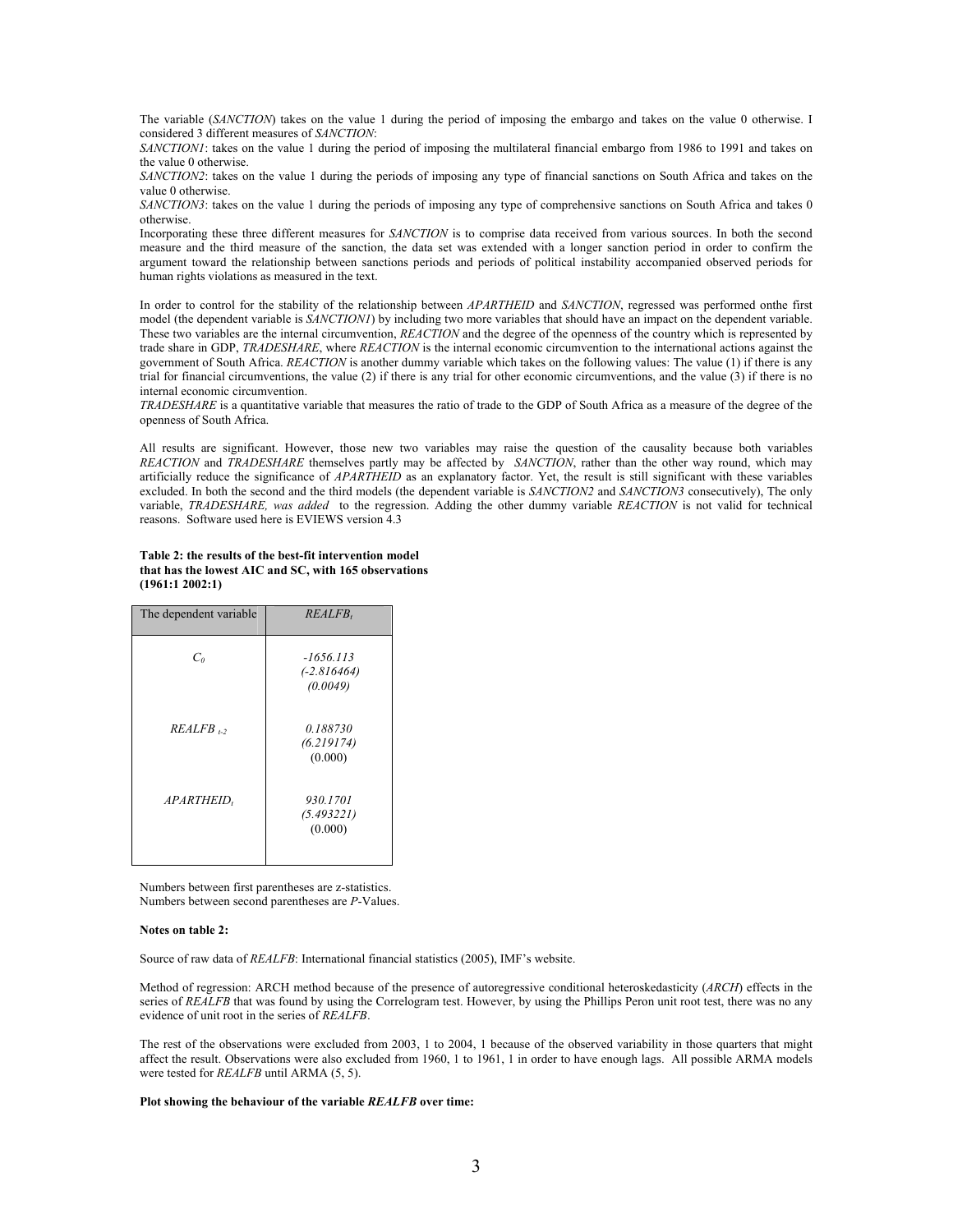

**Table 3: Constructing dummy variables in question:** 

| <b>Time</b> | <b>PINST</b>            | <b>REACTION</b> | <b>TARGET</b>                                   | <b>APARTHEID</b>                           | <b>SANCTION1</b> | SANCTION2    | SANCTION3   |
|-------------|-------------------------|-----------------|-------------------------------------------------|--------------------------------------------|------------------|--------------|-------------|
| 1960:1      | 1                       | $\overline{3}$  | 3                                               | 1                                          | 0                | 0            | 0           |
| 1960:2      | 1                       | 3               | $\frac{3}{3}$                                   | 1                                          | $\pmb{0}$        | 0            | 0           |
| 1960:3      | 1                       | 3               |                                                 | 1                                          | $\pmb{0}$        | 0            | $\mathbf 0$ |
| 1960:4      | 1                       | 3               |                                                 | 1                                          | 0                | 0            | 0           |
| 1961:1      | 1                       | 3               |                                                 | 2                                          | $\Omega$         | $\Omega$     | 0           |
| 1961:2      | 1                       | 3               |                                                 | $\overline{\mathbf{c}}$                    | 0                | 0            | 0           |
| 1961:3      | 1                       | 3               |                                                 | $\overline{\mathbf{c}}$                    | 0                | 0            | 0           |
| 1961:4      | 1                       | 3               |                                                 | $\overline{\mathbf{c}}$                    | $\Omega$         | $\Omega$     | 0           |
| 1962:1      | 1                       | 3               |                                                 | $\frac{2}{2}$                              | 0                | 0            | $\pmb{0}$   |
| 1962:2      | 1                       | 3               |                                                 |                                            | 0                | 0            | 0           |
| 1962:3      | 1                       | 3               |                                                 | $\overline{\mathbf{c}}$                    | 0                | 0            | 0           |
| 1962:4      | 1                       | 3               |                                                 | $\overline{\mathbf{c}}$                    | 0                | 0            | 0           |
| 1963:1      | 1                       | 3               |                                                 | $\overline{\mathbf{c}}$                    | 0                | 0            | 0           |
| 1963:2      | 1                       | 3               |                                                 | $\overline{\mathbf{c}}$                    | 0                | 0            | 0           |
| 1963:3      | 1                       | 3               |                                                 | $\overline{\mathbf{c}}$                    | 0                | 0            | 1           |
| 1963:4      | 1                       | 3               |                                                 | $\overline{\mathbf{c}}$                    | 0                | 0            | 1           |
| 1964:1      | 1                       | 3               |                                                 | $\overline{\mathbf{c}}$                    | 0                | 0            |             |
| 1964:2      | 1                       | 3               |                                                 | $\overline{\mathbf{c}}$                    | 0                | 0            | 1           |
| 1964:3      | 1                       | 3               |                                                 | $\overline{\mathbf{c}}$                    | 0                | 0            | 1           |
| 1964:4      | 1                       | 3               |                                                 | 2                                          | 0                | 0            | 1           |
| 1965:1      | 1                       | 3               |                                                 | $\overline{c}$                             | 0                | 0            | 0           |
| 1965:2      | 1                       | 3               |                                                 | $\overline{\mathbf{c}}$                    | 0                | 0            | 0           |
| 1965:3      | 1                       | 3               |                                                 | 2                                          | 0                | 0            | 0           |
| 1965:4      | 1                       | 3               |                                                 | $\overline{\mathbf{c}}$                    | 0                | 0            | 0           |
| 1966:1      | 1                       | 3               |                                                 | 2                                          | 0                | 0            | 0           |
| 1966:2      | 1                       | 3               |                                                 | $\overline{2}$                             | 0                | 0            | 0           |
| 1966:3      | 1                       | 3               |                                                 | $\overline{c}$                             | 0                | 0            | 0           |
| 1966:4      | 1                       | 3               |                                                 | $\overline{\mathbf{c}}$                    | 0                | 0            | 0           |
| 1967:1      | 2                       | 3               |                                                 | 2                                          | 0                | 0            | 0           |
| 1967:2      | 2                       | 3               |                                                 | $\overline{\mathbf{c}}$                    | 0                | 0            | 0           |
| 1967:3      | 2                       | 3               |                                                 | $\overline{\mathbf{c}}$                    | 0                | 0            | 0           |
| 1967:4      | $\overline{c}$          | 3               |                                                 | $\overline{2}$                             | 0                | 0            | $\pmb{0}$   |
| 1968:1      | 2                       | 3               | 333333                                          | $\overline{\mathbf{c}}$                    | 0                | 0            | 0           |
| 1968:2      | 2                       | 3               |                                                 | $\overline{\mathbf{c}}$                    | 0                | 0            | 0           |
| 1968:3      | 2                       | 3               |                                                 | $\overline{\mathbf{c}}$                    | 0                | 0            | $\pmb{0}$   |
| 1968:4      | 2                       | 3               |                                                 |                                            | 0                | 0            | 0           |
| 1969:1      | 2                       | 3               |                                                 | $\begin{array}{c} 2 \\ 2 \\ 2 \end{array}$ | 0                | 0            | 0           |
| 1969:2      | 2                       | 3               |                                                 |                                            | 0                | 0            | 0           |
| 1969:3      | 2                       | 3               | $\begin{array}{c} 3 \\ 3 \\ 3 \\ 3 \end{array}$ | $\frac{2}{2}$                              | 0                | 0            | 0           |
| 1969:4      | $\overline{\mathbf{c}}$ | 3               |                                                 |                                            | 0                | 0            | 0           |
| 1970:1      | $\overline{\mathbf{c}}$ | 3               |                                                 | $\overline{\mathbf{c}}$                    | $\pmb{0}$        | $\pmb{0}$    | $\pmb{0}$   |
| 1970:2      | 2                       | 3               |                                                 | $\frac{2}{2}$                              | 0                | 0            | 0           |
| 1970:3      | $\boldsymbol{2}$        | 3               |                                                 |                                            | 0                | 0            | 0           |
| 1970:4      | $\overline{2}$          | 3               | 3                                               | $\overline{2}$                             | $\mathbf 0$      | $\mathbf{0}$ | $\mathbf 0$ |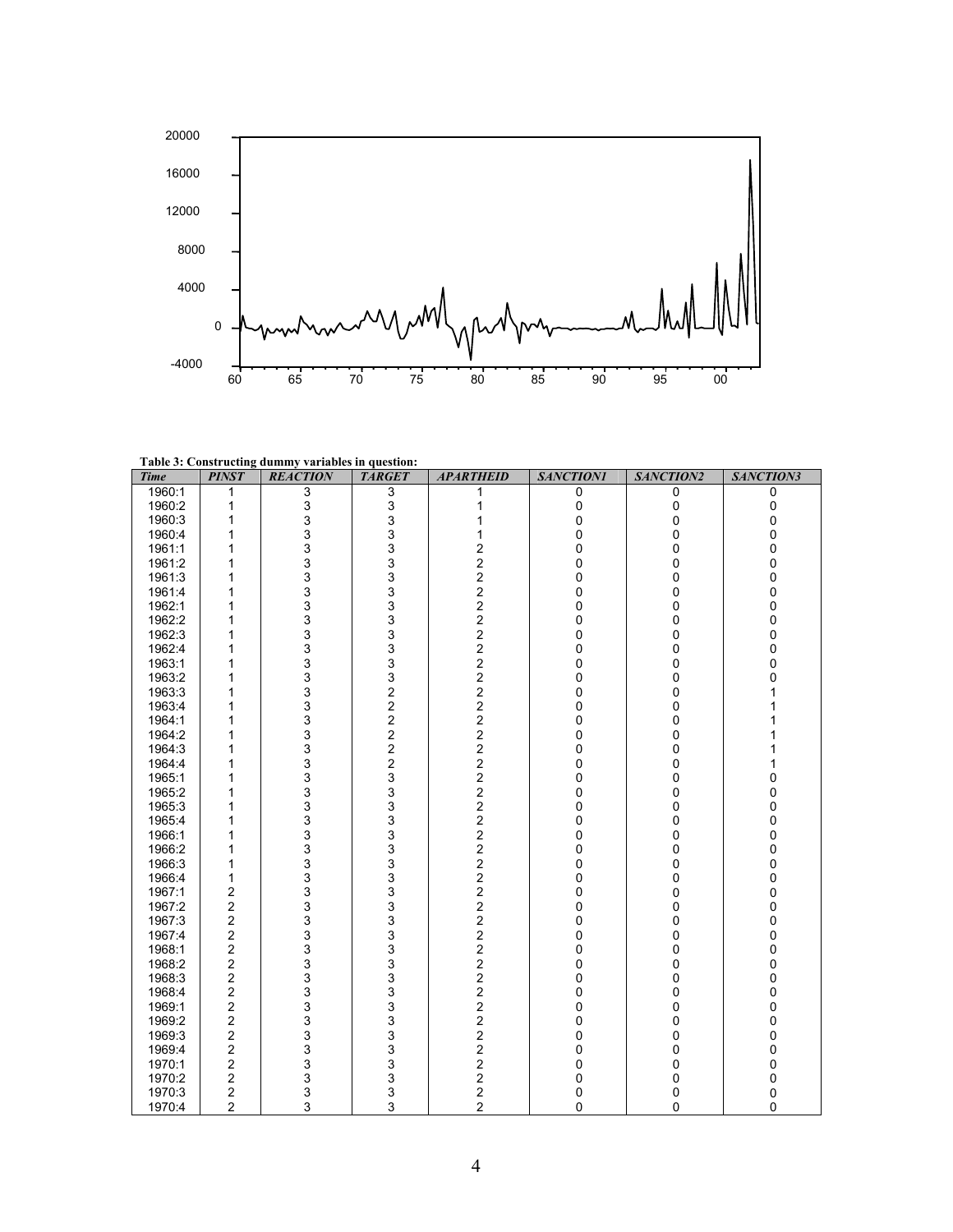| 1971:1 | $\overline{\mathbf{c}}$ | 3                       | 3                       | $\overline{2}$          | $\pmb{0}$ | 0 | 0           |
|--------|-------------------------|-------------------------|-------------------------|-------------------------|-----------|---|-------------|
| 1971:2 | $\overline{\mathbf{c}}$ | 3                       | 3                       | $\overline{\mathbf{c}}$ | 0         | 0 | $\pmb{0}$   |
| 1971:3 | $\overline{\mathbf{c}}$ | 3                       | 3                       | $\boldsymbol{2}$        | 0         | 0 | $\mathsf 0$ |
| 1971:4 | $\overline{c}$          | 3                       |                         | $\overline{c}$          | 0         | 0 | $\pmb{0}$   |
| 1972:1 | $\overline{\mathbf{c}}$ | 3                       | $\frac{3}{3}$           | $\overline{c}$          | 0         | 0 | 0           |
| 1972:2 | $\overline{c}$          | 3                       |                         | $\overline{c}$          | 0         | 0 | $\pmb{0}$   |
|        | $\overline{c}$          | 3                       | $\frac{3}{3}$           | $\overline{c}$          |           |   | $\mathbf 0$ |
| 1972:3 |                         |                         |                         |                         | 0         | 0 |             |
| 1972:4 | $\overline{c}$          | 3                       | $\frac{3}{2}$           | $\overline{\mathbf{c}}$ | 0         | 0 | $\pmb{0}$   |
| 1973:1 | 1                       | 3                       |                         | 3                       | 0         | 0 | 1           |
| 1973:2 | 1                       | 3                       | 3                       | 3                       | 0         | 0 | $\pmb{0}$   |
| 1973:3 | 3                       | 3                       | 3                       | $\mathsf 3$             | 0         | 0 | $\pmb{0}$   |
| 1973:4 | 3                       | 3                       | $\overline{\mathbf{c}}$ | 3                       | 0         | 0 | 1           |
| 1974:1 | $\overline{c}$          | 3                       | $\overline{c}$          | $\boldsymbol{2}$        | 0         | 0 | 1           |
| 1974:2 | $\overline{\mathbf{c}}$ | 3                       | $\overline{\mathbf{c}}$ | $\boldsymbol{2}$        | 0         | 0 | 1           |
| 1974:3 | $\overline{c}$          | 3                       | $\boldsymbol{2}$        | $\mathbf 2$             | 0         | 0 | 1           |
| 1974:4 | $\overline{\mathbf{c}}$ | 3                       | $\overline{c}$          | $\overline{c}$          | 0         | 0 | 1           |
| 1975:1 | $\overline{\mathbf{c}}$ | 3                       |                         | $\mathbf 2$             | 0         | 0 | 1           |
| 1975:2 | $\overline{\mathbf{c}}$ | 3                       | $\frac{2}{2}$           | $\overline{\mathbf{c}}$ | 0         | 0 | 1           |
|        | $\overline{\mathbf{c}}$ |                         | $\overline{\mathbf{c}}$ | $\overline{c}$          |           |   | 1           |
| 1975:3 |                         | 3                       | $\overline{c}$          | $\overline{\mathbf{c}}$ | 0         | 0 |             |
| 1975:4 | $\overline{c}$          | 3                       |                         |                         | 0         | 0 | 1           |
| 1976:1 | $\overline{c}$          | 3                       | $\boldsymbol{2}$        | $\boldsymbol{2}$        | 0         | 1 | 1           |
| 1976:2 | 1                       | 3                       | $\mathbf 2$             | 1                       | 0         | 1 | 1           |
| 1976:3 | 1                       | 3                       | $\frac{2}{2}$           | 1                       | 0         | 1 | 1           |
| 1976:4 | 1                       | 3                       |                         | 1                       | 0         | 1 | 1           |
| 1977:1 | 1                       | 3                       |                         | 1                       | 0         | 1 | 1           |
| 1977:2 | 1                       | 3                       | $\frac{2}{2}$           | 1                       | 0         | 1 | 1           |
| 1977:3 | 1                       | 3                       | $\overline{\mathbf{c}}$ | 1                       | 0         | 1 | 1           |
| 1977:4 | 1                       | 3                       | $\overline{c}$          | $\mathbf{1}$            | 0         | 1 | 1           |
| 1978:1 | $\overline{c}$          | 3                       | $\overline{\mathbf{c}}$ | $\boldsymbol{2}$        | 0         | 1 | 1           |
| 1978:2 | $\overline{c}$          | 3                       | $\overline{\mathbf{c}}$ | $\mathbf 2$             | 0         | 1 | 1           |
| 1978:3 | $\overline{c}$          | 3                       | $\overline{c}$          | $\overline{\mathbf{c}}$ | 0         | 1 | 1           |
| 1978:4 | $\overline{\mathbf{c}}$ | 3                       |                         | $\overline{c}$          | 0         | 1 | 1           |
|        | $\overline{\mathbf{c}}$ |                         | $\frac{2}{2}$           |                         |           |   | 1           |
| 1979:1 |                         | 3                       |                         | $\overline{\mathbf{c}}$ | 0         | 1 |             |
| 1979:2 | $\overline{c}$          | 3                       | $\overline{\mathbf{c}}$ | $\overline{c}$          | 0         | 1 | 1           |
| 1979:3 | $\overline{\mathbf{c}}$ | 3                       | $\overline{c}$          | $\overline{c}$          | 0         | 1 | 1           |
| 1979:4 | $\overline{c}$          | 3                       | $\overline{\mathbf{c}}$ | $\mathbf 2$             | 0         | 1 | 1           |
| 1980:1 | $\overline{c}$          | 3                       | 3                       | $\overline{c}$          | 0         | 1 | $\pmb{0}$   |
| 1980:2 | $\overline{c}$          | 3                       | $\frac{2}{3}$           | $\overline{\mathbf{c}}$ | 0         | 1 | 1           |
| 1980:3 | $\overline{\mathbf{c}}$ | 3                       |                         | $\overline{c}$          | 0         | 1 | $\pmb{0}$   |
| 1980:4 | $\overline{\mathbf{c}}$ | 3                       | 3                       | $\mathbf 2$             | 0         | 1 | $\pmb{0}$   |
| 1981:1 | $\overline{\mathbf{c}}$ | 3                       | 3                       | $\overline{c}$          | 0         | 0 | $\pmb{0}$   |
| 1981:2 | $\overline{c}$          | 3                       |                         | $\boldsymbol{2}$        | 0         | 0 | $\pmb{0}$   |
| 1981:3 | $\overline{2}$          | 3                       |                         | $\overline{c}$          | 0         | 0 | $\pmb{0}$   |
| 1981:4 | $\overline{\mathbf{c}}$ | 3                       |                         | $\boldsymbol{2}$        | 0         | 0 | $\pmb{0}$   |
| 1982:1 | $\overline{c}$          | 3                       |                         | $\overline{\mathbf{c}}$ | 0         | 0 | $\pmb{0}$   |
| 1982:2 | $\overline{\mathbf{c}}$ | 3                       |                         |                         | 0         | 0 | $\pmb{0}$   |
|        |                         |                         |                         | $\frac{2}{2}$           |           |   |             |
| 1982:3 | $\overline{\mathbf{c}}$ | 3                       | 33333333                |                         | 0         | 0 | 0           |
| 1982:4 | $\overline{\mathbf{c}}$ | 3                       |                         | $\overline{c}$          | 0         | 0 | $\mathsf 0$ |
| 1983:1 | $\overline{c}$          | 3                       | 3                       | $\overline{2}$          | 0         | 0 | 0           |
| 1983:2 | 2                       | 3                       | 3                       | $\overline{\mathbf{c}}$ | 0         | 0 | $\pmb{0}$   |
| 1983:3 | $\overline{c}$          | 3                       | 3                       | $\mathbf{2}$            | 0         | 1 | 0           |
| 1983:4 | $\overline{c}$          | $\mathfrak{S}$          | 3                       | $\mathbf 2$             | 0         | 1 | 0           |
| 1984:1 | 1                       | 3                       | $\frac{3}{3}$           | 1                       | 0         | 1 | $\pmb{0}$   |
| 1984:2 | $\overline{\mathbf{c}}$ | $\overline{3}$          |                         | $\boldsymbol{2}$        | 0         | 1 | $\pmb{0}$   |
| 1984:3 | $\overline{\mathbf{c}}$ | 3                       | 3<br>3                  | $\mathbf 2$             | 0         | 1 | $\pmb{0}$   |
| 1984:4 | $\overline{\mathbf{c}}$ | $\overline{3}$          |                         | $\overline{c}$          | 0         | 1 | $\pmb{0}$   |
| 1985:1 | $\overline{\mathbf{c}}$ | 3                       | 3                       | $\boldsymbol{2}$        | 0         | 1 | $\pmb{0}$   |
| 1985:2 | $\overline{c}$          | 3                       | 1                       | $\overline{\mathbf{c}}$ | 0         | 1 | 1           |
| 1985:3 | 1                       | 1                       | 1                       | $\mathsf 3$             | 0         | 1 | 1           |
| 1985:4 | $\overline{\mathbf{c}}$ | 1                       | 1                       | $\overline{\mathbf{c}}$ | 0         | 1 | 1           |
| 1986:1 | $\overline{c}$          | 1                       | 1                       | $\overline{\mathbf{c}}$ | 1         | 1 | 1           |
| 1986:2 | 1                       | 1                       | 1                       | $\mathsf 3$             | 1         | 1 | 1           |
| 1986:3 |                         |                         | 1                       |                         | 1         |   |             |
|        | 1                       | 3                       |                         | $\mathbf 2$             |           | 1 | 1           |
| 1986:4 | $\overline{\mathbf{c}}$ | 2                       | 1                       | $\overline{c}$          | 1         | 1 | 1           |
| 1987:1 | $\overline{\mathbf{c}}$ | $\boldsymbol{2}$        | 2                       | $\overline{c}$          | 1         | 1 | 1           |
| 1987:2 | $\overline{c}$          | $\overline{\mathbf{c}}$ | $\overline{\mathbf{c}}$ | $\mathbf 2$             | 1         | 1 | 1           |
| 1987:3 | $\overline{\mathbf{c}}$ | $\mathbf 2$             | $\mathbf{1}$            | $\overline{c}$          | 1         | 1 | 1           |
| 1987:4 | $\overline{\mathbf{c}}$ | $\mathbf 2$             | $\frac{2}{2}$           | $\boldsymbol{2}$        | 1         | 1 | 1           |
| 1988:1 | 1                       | $\mathbf 2$             |                         | 1                       | 1         | 1 | 1           |
| 1988:2 | $\overline{2}$          | $\overline{c}$          | $\overline{a}$          | $\overline{c}$          | 1         | 1 | 1           |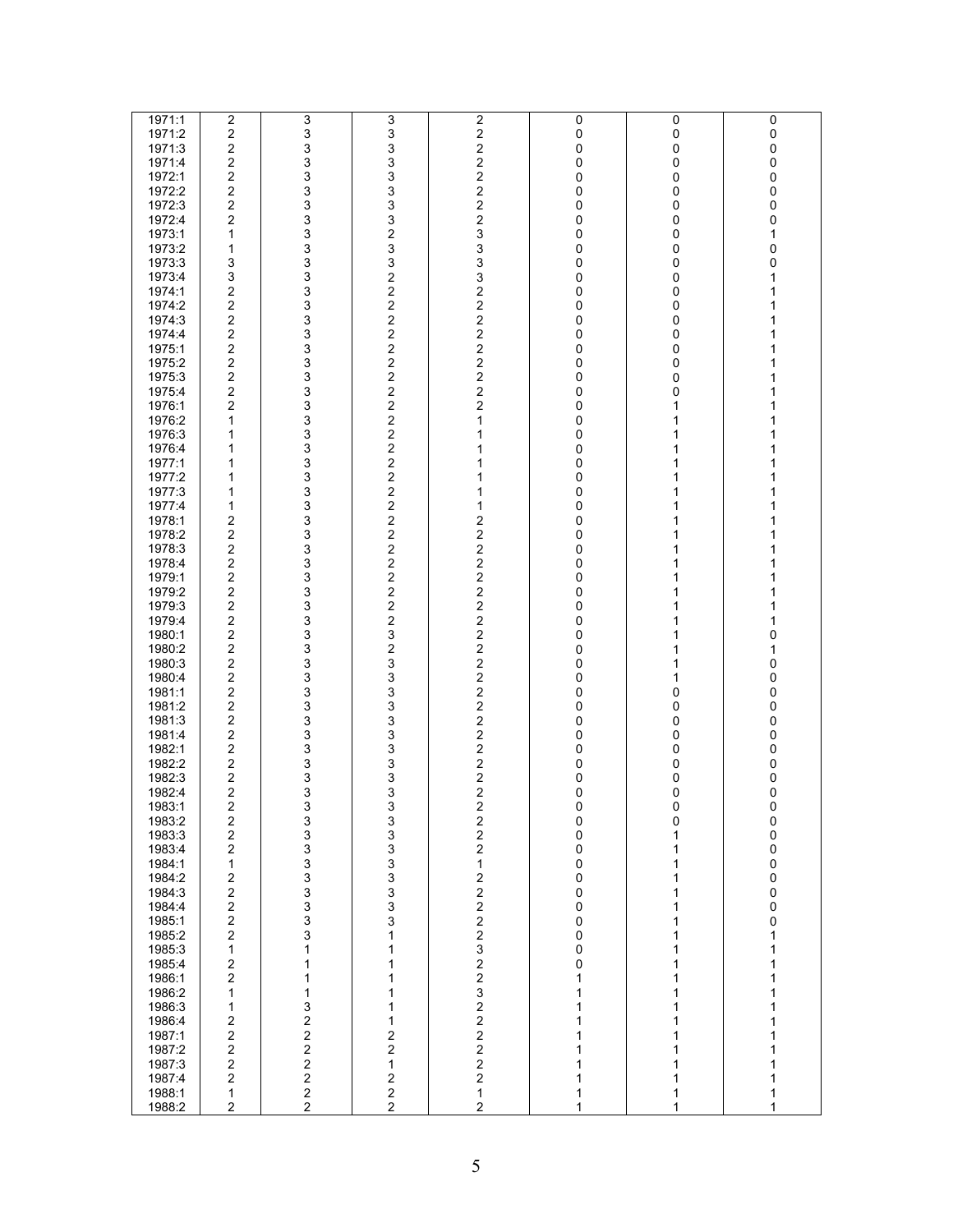| 1988:3 | $\overline{2}$          | $\overline{c}$          | $\overline{2}$                             | $\overline{c}$          | 1                               | 1           | 1           |
|--------|-------------------------|-------------------------|--------------------------------------------|-------------------------|---------------------------------|-------------|-------------|
|        |                         |                         |                                            |                         |                                 |             |             |
| 1988:4 | $\overline{c}$          | $\overline{c}$          | $\boldsymbol{2}$                           | $\overline{\mathbf{c}}$ | 1                               | 1           | 1           |
| 1989:1 | $\overline{\mathbf{c}}$ | 2                       | $\boldsymbol{2}$                           | 2                       | 1                               | 1           | 1           |
|        |                         |                         |                                            |                         |                                 |             |             |
| 1989:2 | $\overline{c}$          | $\overline{c}$          | $\overline{\mathbf{c}}$                    | $\overline{\mathbf{c}}$ | 1                               | 1           | 1           |
| 1989:3 | $\overline{\mathbf{c}}$ | $\overline{\mathbf{c}}$ | $\overline{c}$                             | $\overline{\mathbf{c}}$ | 1                               | 1           | 1           |
|        |                         |                         |                                            |                         |                                 |             |             |
| 1989:4 | $\overline{c}$          | $\overline{\mathbf{c}}$ | $\boldsymbol{2}$                           | $\overline{\mathbf{c}}$ | $\mathbf{1}$                    | 1           | 1           |
| 1990:1 | 2                       | 3                       | $\mathbf{1}$                               | 3                       | 1                               | 0           | 1           |
|        |                         |                         |                                            |                         |                                 |             |             |
| 1990:2 | $\overline{c}$          | $\frac{3}{3}$           | $\overline{\mathbf{c}}$                    | $\overline{\mathbf{c}}$ | $\mathbf{1}$                    | 0           | 1           |
| 1990:3 | $\overline{c}$          |                         | $\overline{c}$                             | $\overline{\mathbf{c}}$ | 1                               | 0           | 1           |
|        |                         |                         |                                            |                         |                                 |             |             |
| 1990:4 | $\overline{c}$          | 3                       | $\overline{\mathbf{c}}$                    | 2                       | 1                               | 0           | 1           |
| 1991:1 | $\overline{\mathbf{c}}$ | 3                       | 1                                          | 2                       | 1                               | 0           | 1           |
|        |                         |                         |                                            |                         |                                 |             |             |
| 1991:2 | $\overline{c}$          | 3                       | $\overline{\mathbf{c}}$                    | $\overline{\mathbf{c}}$ | 1                               | 0           | 1           |
| 1991:3 | $\overline{c}$          | 3                       | $\overline{c}$                             | 2                       | 1                               | 0           | 1           |
| 1991:4 | $\overline{\mathbf{c}}$ | 3                       | $\overline{c}$                             | $\overline{\mathbf{c}}$ | 1                               | 0           | 1           |
|        |                         |                         |                                            |                         |                                 |             |             |
| 1992:1 | $\overline{c}$          | 3                       | 3                                          | $\overline{\mathbf{c}}$ | 0                               | 0           | 0           |
| 1992:2 | 2                       | 3                       | 3                                          | $\overline{\mathbf{c}}$ | 0                               | 0           | 0           |
|        |                         |                         |                                            |                         |                                 |             |             |
| 1992:3 | 2                       | 3                       | 3                                          | $\overline{\mathbf{c}}$ | 0                               | 0           | 0           |
| 1992:4 | $\overline{\mathbf{c}}$ | $\mathfrak{S}$          | 3                                          | 2                       | 0                               | 0           | 0           |
|        |                         |                         |                                            |                         |                                 |             |             |
| 1993:1 | $\overline{c}$          | 3                       | 3                                          | $\overline{\mathbf{c}}$ | 0                               | 0           | 0           |
| 1993:2 | $\overline{c}$          | 3                       | 3                                          | $\overline{\mathbf{c}}$ | 0                               | 0           | 0           |
|        |                         |                         |                                            |                         |                                 |             |             |
| 1993:3 | $\overline{c}$          | $\frac{3}{3}$           | 3                                          | $\overline{\mathbf{c}}$ | 0                               | 0           | 0           |
| 1993:4 | 2                       |                         | 3                                          | $\overline{\mathbf{c}}$ | $\pmb{0}$                       | 0           | 0           |
|        |                         |                         |                                            |                         |                                 |             |             |
| 1994:1 | 2                       | $\frac{3}{3}$           | 3                                          | $\overline{\mathbf{c}}$ | 0                               | 0           | 0           |
| 1994:2 | 3                       |                         | 3                                          | 4                       | 0                               | 0           | 0           |
| 1994:3 |                         |                         | 3                                          |                         |                                 |             |             |
|        | 3                       | 3                       |                                            | 4                       | 0                               | 0           | 0           |
| 1994:4 | 3                       | 3                       | 3                                          | 4                       | 0                               | 0           | 0           |
| 1995:1 | 3                       | 3                       | 3                                          | 4                       | 0                               | 0           | 0           |
|        |                         |                         |                                            |                         |                                 |             |             |
| 1995:2 | 3                       | 3                       | 3                                          | 4                       | 0                               | 0           | 0           |
| 1995:3 | 3                       | 3                       | 3                                          | 4                       | $\mathbf 0$                     | 0           | $\pmb{0}$   |
|        |                         |                         |                                            |                         |                                 |             |             |
| 1995:4 | 3                       | 3                       | 3                                          | 4                       | 0                               | 0           | 0           |
| 1996:1 | 3                       | 3                       | 3                                          | 4                       | 0                               | 0           | 0           |
|        |                         |                         |                                            |                         |                                 |             |             |
| 1996:2 | 3                       | 3                       | 3                                          | 4                       | 0                               | 0           | 0           |
| 1996:3 | 3                       | $\mathsf 3$             | 3                                          | 4                       | 0                               | 0           | 0           |
|        |                         |                         |                                            |                         |                                 |             |             |
| 1996:4 | 3                       | 3                       | 3                                          | 4                       | 0                               | 0           | 0           |
| 1997:1 | 3                       | 3                       | 3                                          | 4                       | 0                               | 0           | 0           |
|        |                         |                         |                                            |                         |                                 |             |             |
| 1997:2 | 3                       | 3<br>3                  | 3                                          | 4                       | $\pmb{0}$                       | 0           | 0           |
| 1997:3 | 3                       |                         | 3                                          | 4                       | $\pmb{0}$                       | 0           | 0           |
|        |                         |                         |                                            |                         |                                 |             |             |
| 1997:4 | 3                       |                         | 3                                          | 4                       | 0                               | 0           | 0           |
| 1998:1 | 3                       | $\frac{3}{3}$           | 3                                          | 4                       | 0                               | 0           | 0           |
| 1998:2 |                         | 3                       | 3                                          | 4                       |                                 |             |             |
|        | 3                       |                         |                                            |                         | 0                               | 0           | 0           |
| 1998:3 | 3                       | 3                       | 3                                          | 4                       | 0                               | 0           | 0           |
| 1998:4 | 3                       | 3                       | 3                                          | 4                       | 0                               | 0           | 0           |
|        |                         |                         |                                            |                         |                                 |             |             |
| 1999:1 | 3                       | 3                       | 3                                          | 4                       | 0                               | 0           | 0           |
| 1999:2 | 3                       | 3                       | 3                                          | 4                       | 0                               | 0           | 0           |
|        |                         |                         |                                            |                         |                                 |             |             |
| 1999:3 | 3                       | 3                       | 3                                          | 4                       | 0                               | 0           | 0           |
| 1999:4 | 3                       | 3                       | 3                                          | 4                       | 0                               | 0           | 0           |
| 2000:1 | 3                       |                         |                                            |                         |                                 |             |             |
|        |                         | 3                       | 3                                          | 4                       | 0                               | 0           | 0           |
| 2000:2 | 3                       | 3                       | 3                                          | 4                       | 0                               | 0           | 0           |
| 2000:3 | 3                       | 3                       | 3                                          | 4                       | 0                               | 0           | 0           |
|        |                         |                         |                                            |                         |                                 |             |             |
| 2000:4 | 3                       | 3                       | 3                                          | 4                       | $\mathbf{0}$                    | 0           | 0           |
| 2001:1 | 3                       |                         | 3                                          | 4                       |                                 | 0           | 0           |
|        |                         |                         |                                            |                         | $_0^0$                          |             |             |
| 2001:2 | 3                       |                         | 3                                          | 4                       |                                 | 0           | $\pmb{0}$   |
| 2001:3 | 3                       |                         | $\frac{3}{3}$                              | 4                       | $_0^0$                          | 0           | $\pmb{0}$   |
|        |                         |                         |                                            | 4                       |                                 |             |             |
| 2001:4 | 3                       |                         |                                            |                         |                                 | 0           | $\pmb{0}$   |
| 2002:1 | 3                       |                         |                                            | 4                       |                                 | 0           | $\pmb{0}$   |
| 2002:2 | 3                       |                         | $\begin{array}{c} 3 \\ 3 \\ 3 \end{array}$ | 4                       | $\begin{matrix}0\0\end{matrix}$ | 0           | $\pmb{0}$   |
|        |                         |                         |                                            |                         |                                 |             |             |
| 2002:3 | 3                       |                         |                                            | 4                       | $\mathbf 0$                     | 0           | $\mathsf 0$ |
| 2002:4 | 3                       |                         |                                            | 4                       | $\mathbf 0$                     | 0           | $\mathbf 0$ |
|        |                         |                         |                                            |                         |                                 |             |             |
| 2003:1 | 3                       |                         | $\mathbf{3}$                               | 4                       | $\mathbf 0$                     | 0           | $\mathsf 0$ |
| 2003:2 | 3                       |                         | 3                                          | 4                       | $\mathbf 0$                     | 0           | $\pmb{0}$   |
|        |                         |                         |                                            |                         |                                 |             |             |
| 2003:3 | $\mathsf 3$             |                         | 3                                          | 4                       | $\mathbf 0$                     | 0           | $\pmb{0}$   |
| 2003:4 | 3                       |                         |                                            | 4                       | $\mathbf{0}$                    | 0           | $\pmb{0}$   |
| 2004:1 |                         | $\frac{3}{3}$           | $\frac{3}{3}$                              |                         |                                 |             |             |
|        | 3                       |                         |                                            | 4                       | $\mathbf 0$                     | 0           | $\pmb{0}$   |
| 2004:2 | 3                       | 3                       | 3                                          | 4                       | $\mathbf 0$                     | 0           | $\mathsf 0$ |
| 2004:3 | 3                       | 3                       | $\mathbf 3$                                | 4                       | 0                               | $\mathsf 0$ | $\mathbf 0$ |
|        |                         |                         |                                            |                         |                                 |             |             |
| 2004:4 | 3                       | 3                       | 3                                          | 4                       | 0                               | 0           | 0           |

Sources: Levy (1999), p.p. , Trade Policy Review, South Africa, GATT, Vol.1, September 1993, P.P. 21-23, on net sources; i.e. http://africanhistory.about.com, http://www.sahistory.org.za, and others.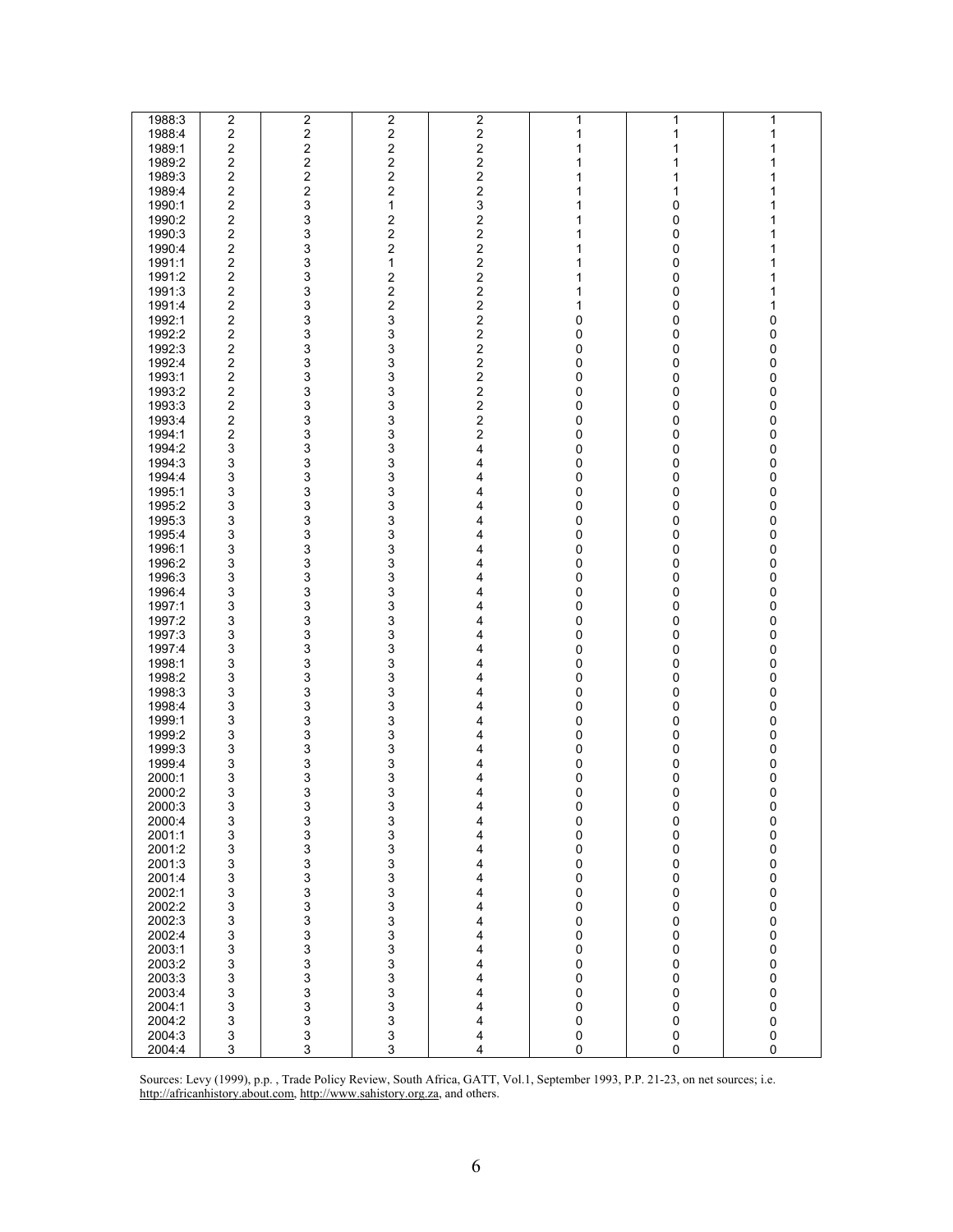• The degrees given to each event depend on judgment according to readings on various political and economic sources about South Africa.

#### **Notes on table 3:** *APARTHEID & PINST:*

1960, 1: Sharpeville Massacre.

I consider the whole period of 1960s a period of political instability.

I give it *(1)* for *PINST* until 1966. Then, I give it *(2)* for *PINST* until 1969. While I consider the year of 1960 is *(1)* for the *APARTHEID* and *(2)* during the whole period from 1961 to 1969 because I consider periods of *APARTHEID* are periods of observed human rights violations cause worldwide outcry.

1973, 1 & 2: The Durban strikes, the first major labour unrest of the apartheid period. *((1)* is considered to be in *PINST).* However, *1973, 2 & 3 & 4:* In 1973, in response to the resulting labour shortages, blacks were allowed to work at skilled jobs in white areas. *((3)* for *APARTHEID), 1973,3 & 4. ((3)* for *PINST).* 

1976, 2 (June 16th), 1976, 3, 1976, 4, 1977, 1, 1977, 2, 1977, 3, 1977, 4: The Soweto uprising began June 16. More fundamentally, the uprising went on for approximately a year and a half. *(1)* 

*Another opinion – "and so it continued for the rest of 1976."*So I consider here *PINST = APARTHEID* both are *(1)* during the period 1976, 2 (June 16th), 1976, 3, 1976, 4, 1977, 1, 1977, 2, 1977, 3, 1977, 4 which includes also the instable period of Biko's death.

*1977, 3: "*September 1977, the brutal circumstances of Biko's death caused a worldwide outcry and became a martyr and symbol of black resistance to the oppressive apartheid regime. The United Nations Security Council responded by finally imposing an arm embargo against South Africa." *PINST: (1) & APARTHEID: (1).* 

1984,1: In 1984 the South African government adopted a new constitution that gave Indians and coloureds some right to participate but continued to exclude blacks.

*APARTHEID (1), PINST (1)* 

*1985, 3:* The first state of emergency. *APARTHEID (3), PINST (1)* 

*1986, 2:* The second state of emergency. *APARTHEID (3), PINST (1)*

*1986, 3:* The tenth anniversary of the Soweto uprising. *(1) (To be considered in PINST not in APARTHEID)*

*1988, 1:* The government banned all major non white opposition groups and prohibited political activity by trade unions. *PINST = APARTHEID = 1.* 

*1990, 1:* February, 1990, Nelson Mandela was released from prison. *APARTHEID (3), PINST (2)*

*1994, 2:* In April 1994, Mandela won the first all-race election to become president. *((3) for PINST) & ((4)for APARTHEID)* 

*APARTHEID = PINST = (2), otherwise.* 

*See for example:* http://africanhistory.about.com/library/weekly/aa-sharpevilleMassacre-a.htm,

http://www.sahistory.org.za/pages/specialprojects/labour-history/73-strikes.htm,

http://africanhistory.about.com/library/weekly/aa060801b.htm, http://africanhistory.about.com/library/weekly/aa030402a.htm, etc.

### *REACTION:*

1985, 3: The government of South Africa suspended interest payment on foreign debt and introduced a dual-exchange-rate regime to discourage disinvestment. *(1)*

1985, 4: Freezing debt repayments. *(1)*

1986, 1: Freezing debt repayment. *(1)*

1986, 2: "February 1986, the government of South Africa has reached an interim agreement with creditors." *(1)*

1986, 4 until 1989, 4: "South Africa developed extensive measures to circumvent the sanctions. South Africa also was able to tranship through countries that were not participating in the embargoes." *(2)* 

*See Levy (1999), P.417-418* 

### *TARGET*

1963, 3 1963, 4: August, 1963: "United Nations # 181: Non-compulsory embargoes on weapons sales to South Africa." *(2)* 1964, 1 to 1964, 4: 1964: Comprehensive trade embargo from India and Investment embargo from Japan. *(2)*

1973, 1: Oil embargo by OPEC nations. *(2)*

1973, 4 – 1979: November 1973: "Oil Embargo to South Africa up till the fall of Shah in 1979, however, Iran continued to supply South Africa with oil." *(2)*

1976, 2: Arms embargo by the United Nations as a result of Soweto uprising. *(2)*

1977, 1 – 1977, 4: 1977: United Nations: Weapon embargoes and continuing oil embargo. *(2)*

1979, 1-1979, 4: 1979: Oil exports embargo from UK and Investment embargo from Sweden. *(2)*

1980, 2: Mid-1980, s sanctions. *(2)* 

1985, 2 – 1985, 4: 1985: June, "Fruit and vegetables import embargo and pure oil embargo from Norway, cancellation of Air traffic agreement from Denmark, Norway, and Sweden. July: Investment embargo, Krugerrants embargo, cultural and support boycott, financial embargo, termination of Nuclear energy contracts. October: oil embargo, nuclear energy embargo, trade embargo on weapons equipments from the commonwealth. November: Trade embargo on coal imports from South Africa by France. December: Navy control by Norway. 1985, 3: Financial embargo from Canada and financial embargo from UK." *(1)*

1985, 3: Financial embargo from Canada and financial embargo from UK. *(2)* 

1986, 1 – 1986, 4: "1986 January: Trade embargo on Agricultural products by Sweden. March: Trade embargo on Fruits and vegetables by Ireland. May: Trade boycott from Denmark, June: An announcement of trade embargo on coal by Denmark. July: Oil embargo from Norway. August: Trade embargo on Agricultural products, coal, iron, and Uranium by New Zeeland. September: Trade embargo on cool except Ferro-alloys, trade embargo on Kugerrands, and investment embargo by EU.

Trade embargo on iron includes Ferro-alloys by Japan and Australia. October: trade embargo on the imports of Kruggerrands, weapons, Uranium, Iron, texture, agricultural products and food, trade embargo on computers exports and pure oil and its products by USA. November: Closing all Canadian tourism offices in South Africa by Canada." *(1)*

1987, 1 & 1987, 2: Undetermined but considered to be a period of sanctions. *(2)*